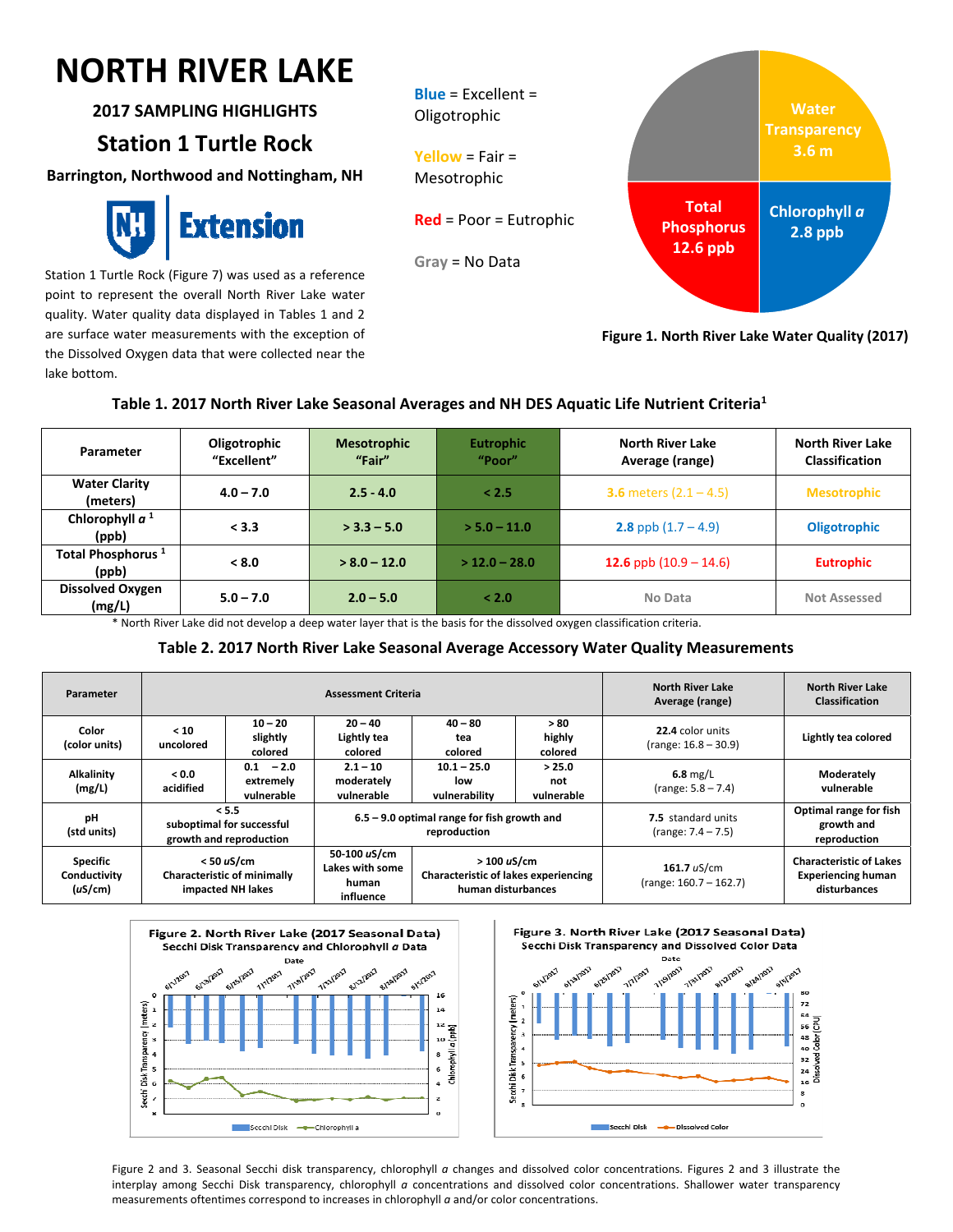#### **LONG‐TERM TRENDS**

**WATER CLARITY:** The North River Lake water clarity measurements, measured as Secchi Disk transparency, display <sup>a</sup> trend of increasing water clarity over the twenty‐one year span from 1997 to 2017 (Figure 4).

**CHLOROPHYLL:** The North River Lake chlorophyll *<sup>a</sup>* concentrations, <sup>a</sup> measure of microscopic plant life within the lake, display <sup>a</sup> trend of decreasing concentrations over the twenty‐one year span from 1997 to 2017 (Figure 4).

**TOTAL PHOSPHORUS:** Phosphorus is the nutrient most responsible for microscopic plant growth. The North River Lake total phosphorus concentrations display <sup>a</sup> trend of decreasing concentrations over the twenty‐one year span from 1997 to 2017 (Figure 5).

**COLOR:** The North River Lake color data, the result of naturally occurring "tea" color substances from the breakdown of soils and plant materials, have oscillated among years while the long‐term trend is stable from 1997 to 2017 (Figure 5).



Figure 5. North River Lake - Site 1 Turtle Rock (1997-2017) Long-term Total Phosphorus and Dissolved Color Data  $20$  $\mathbf{a}$  $18$  $\overline{12}$  $\overline{16}$ se<br>a<br>lor (CPU)  $12$ Ğ  $32 \overline{5}$  $24\frac{8}{6}$ 1996 2016 2018 2000 2002 2012 2014 Total Phosphorus

Figures 4 and 5. Changes in the North River Lake water clarity (Secchi Disk depth), chlorophyll *<sup>a</sup>*, dissolved color and total phosphorus concentrations measured between 1997 and 2017. **These data illustrate the relationship among plant growth, water color and water clarity. Total phosphorus data are also displayed and are oftentimes correlated with the amount of plant growth.**

Figure 6. June 23, 2017 North River Lake dissolved oxygen profile. The vertical red line indicates the oxygen concentration commonly considered the threshold for successful growth and reproduction of warm water fish.



#### **Recommendations**

Implement Best Management Practices within the North River Lake watershed to minimize the adverse impacts of polluted runoff and erosion in North River Lake. Refer to "Landscaping at the Water's Edge: An Ecological Approach" and "New Hampshire Homeowner's Guide to Stormwater Management: Do‐It‐Yourself Stormwater Solutions for Your Home" for more information on how to reduce nutrient loading caused by overland run‐off.

- $\bullet$ http://extension.unh.edu/resources/files/Resource004159\_Rep5940.pdf
- $\bullet$ http://soaknh.org/wp‐content/uploads/2016/04/NH‐Homeowner‐Guide‐2016.pdf